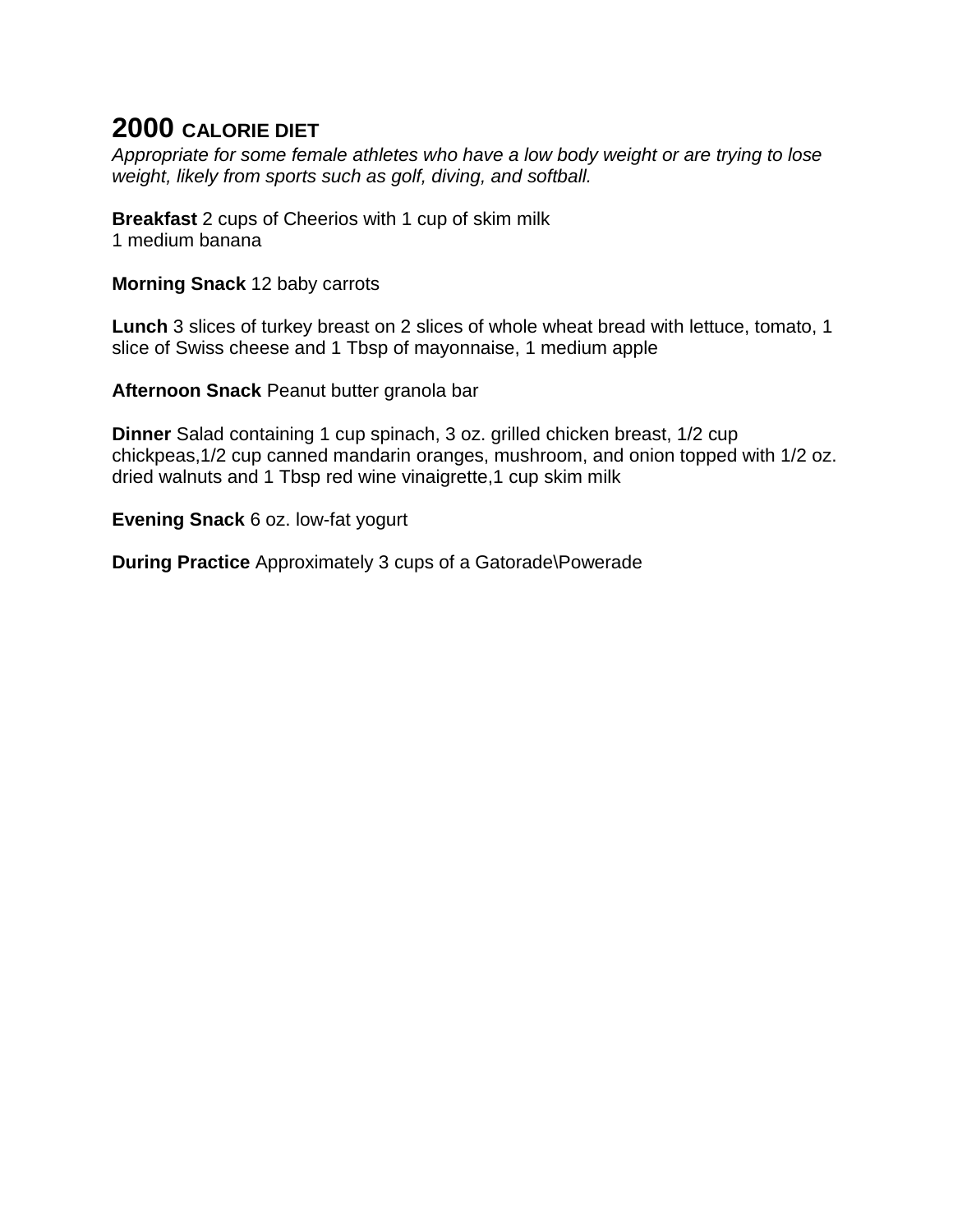*Appropriate for female athletes who are involved in cross-country, softball, diving, and golf as well as some low body weight female athletes in tennis, volleyball, and swimming.*

**Breakfast** 2 packets instant oatmeal mixed with 1/2 cup skim milk and 1 cup strawberries

**Morning Snack** 1/4 cup of dry roasted almonds

**Lunch** Tuna salad sandwich on 2 slices rye bread made with 3 oz. tuna, 2 tsp mayonnaise, celery, lettuce, and topped with tomato slices, 1 medium pear 16 wheat thin crackers dipped in 1 Tbsp hummus

**Afternoon Snack** 1/4 cup of granola cereal mixed in 6 oz. low-fat yogurt

**Dinner** 3 oz. grilled or roasted chicken breast

1 large baked sweet potato topped with 2 tsp brown sugar and 1 Tbsp margarine 1 whole wheat dinner roll

2 cups salad with mixed greens, cucumber, tomato, sunflower seeds, and 1 Tbsp red wine vinaigrette dressing

**Evening Snack** 3 cups of reduced-fat popcorn 2 pieces part-skim mozzarella string cheese

**During Practice** Approximately 4 cups of Powerade\Gatorade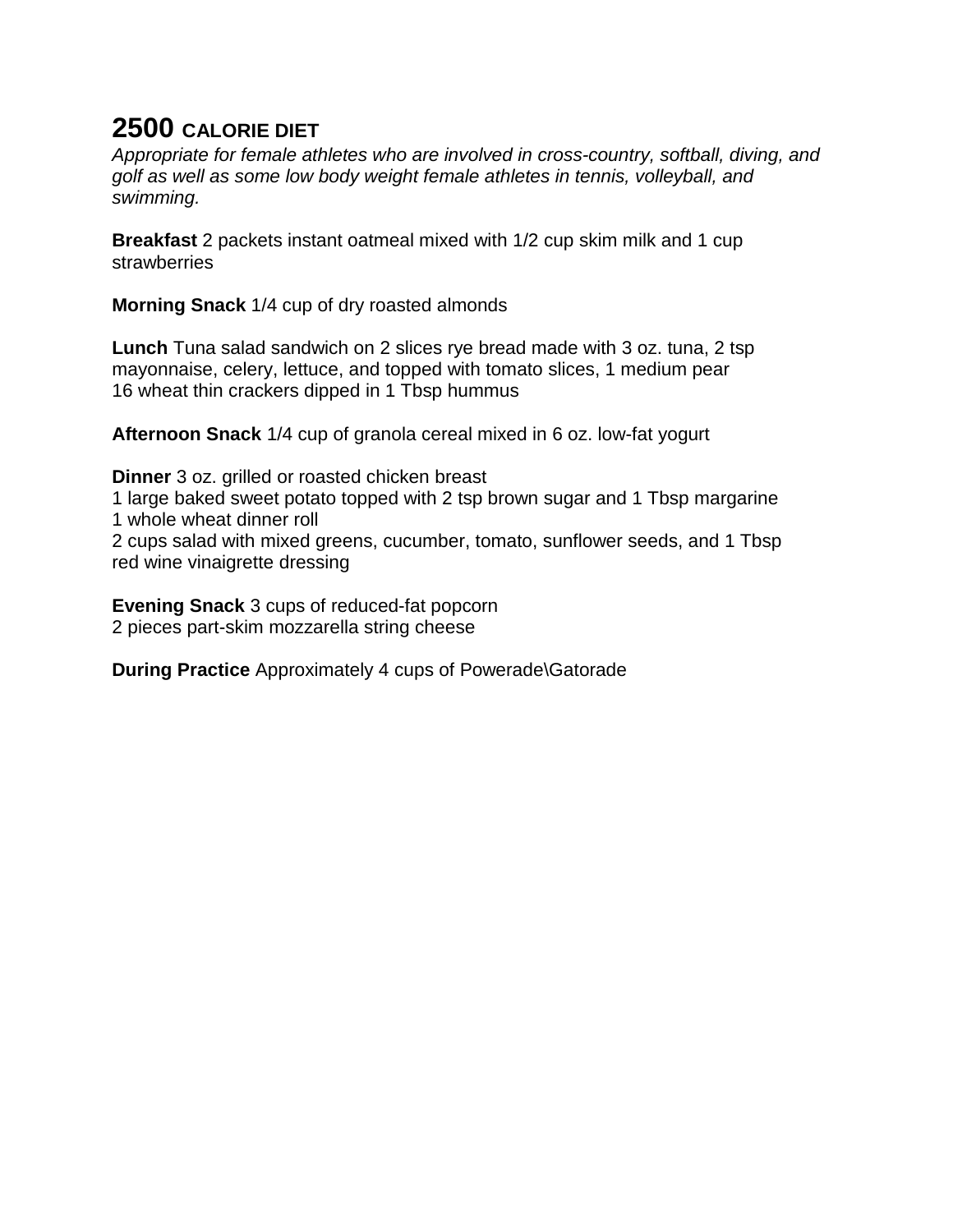*Appropriate for female athletes who are involved in basketball, track, soccer as well as some female athletes from volleyball, tennis, and swimming. Male athletes who maintain a low body weight or want to lose weight may also follow this plan.*

**Breakfast** 4 frozen multigrain waffles topped with 1/2 cup of blueberries, 1 Tbsp of margarine, and 2 Tbsp of maple syrup

**Morning Snack** 1 medium banana covered with 2 Tbsp natural peanut butter

**Lunch** 6" steak sub on wheat bread with 3 oz. grilled sirloin, 1 slice part-skim mozzarella cheese, onion, and green pepper, 1 cup skim milk

**Afternoon Snack** 8 Triscuit crackers dipped in 3 Tbsp of hummus

**Dinner** 1-1/2 cups whole wheat pasta with marinara sauce containing grilled chicken breast, tomatoes, and broccoli, 1 whole wheat dinner roll with 1 tsp margarine spread, 1 cup skim milk

**Evening Snack** 1 Oats 'N Honey granola bar

**During Practice** Approximately 4 cups of Powerade\Gatorade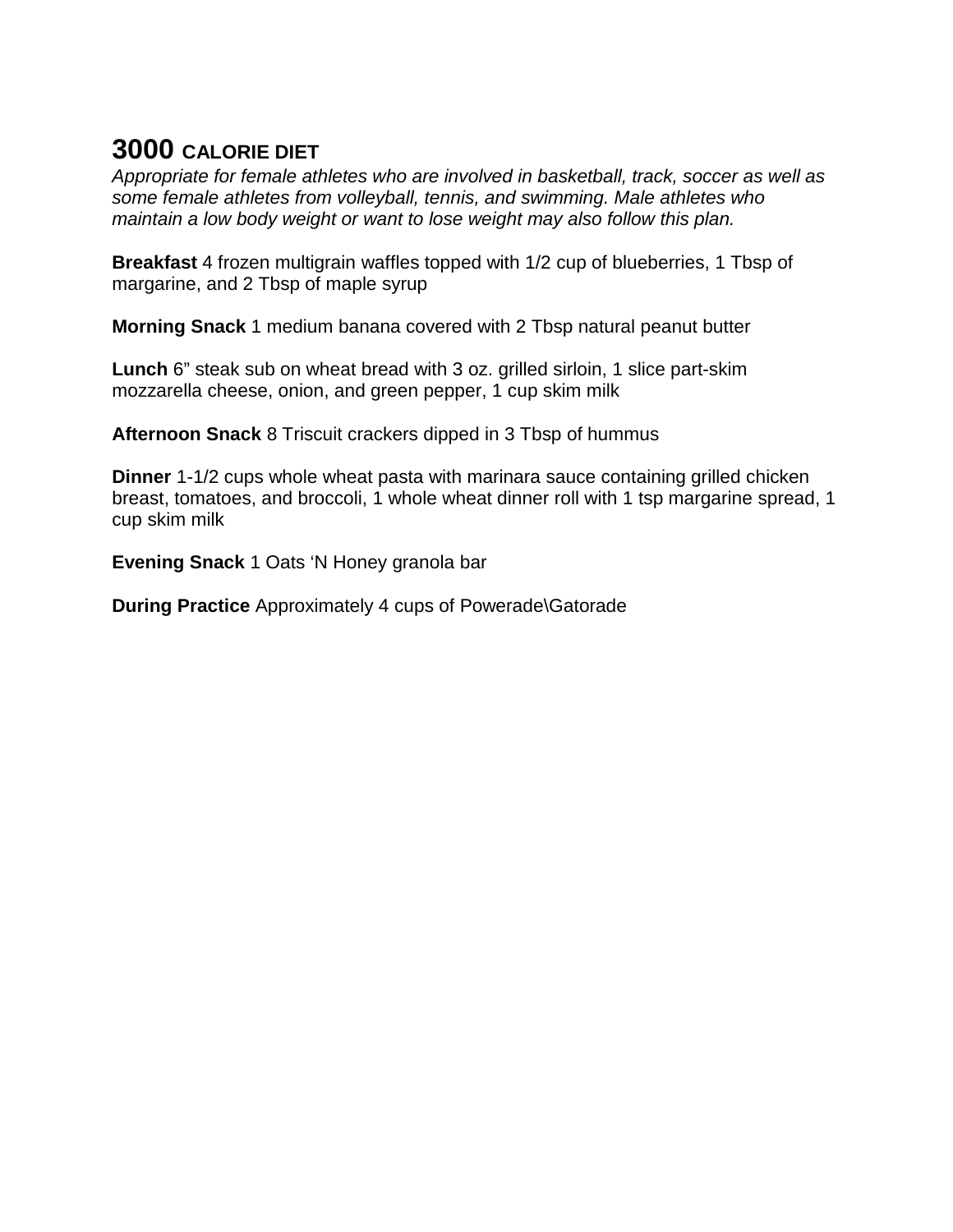*Appropriate for some male athletes from tennis, cross-country, swimming, baseball, golf, and diving. Some very active female athletes may require this calorie level to maintain their weight.*

**Breakfast** Egg sandwich with 1 scrambled egg and 1 slice of 2% cheddar cheese on a whole wheat English muffin, 1 cup of 1% milk, 1 grapefruit with 1 Tbsp sugar

**Morning Snack** 1 cup of grapes, 6 oz. of low-fat yogurt with 1/4 cup granola cereal

**Lunch** Chicken Caesar pita with 1/2 grilled chicken breast, romaine lettuce, tomato, cucumber,2 Tbsp Caesar salad dressing, and 1 Tbsp Parmesan cheese 1 medium orange, 1/2 cup goldfish crackers

**Afternoon Snack** 1 cup applesauce, 1/4 cup dry roasted almonds **Dinner** Stir-fry with 5 oz. sirloin steak, 1 cup brown rice, and sautéed green pepper, onion, sugar snap peas, and broccoli

**Evening Snack** 1 large baked tortilla dipped in 1 cup thick-and-chunky salsa 1 cup of 1% milk

**During Practice** Approximately 5 cups of Powerade\Gatorade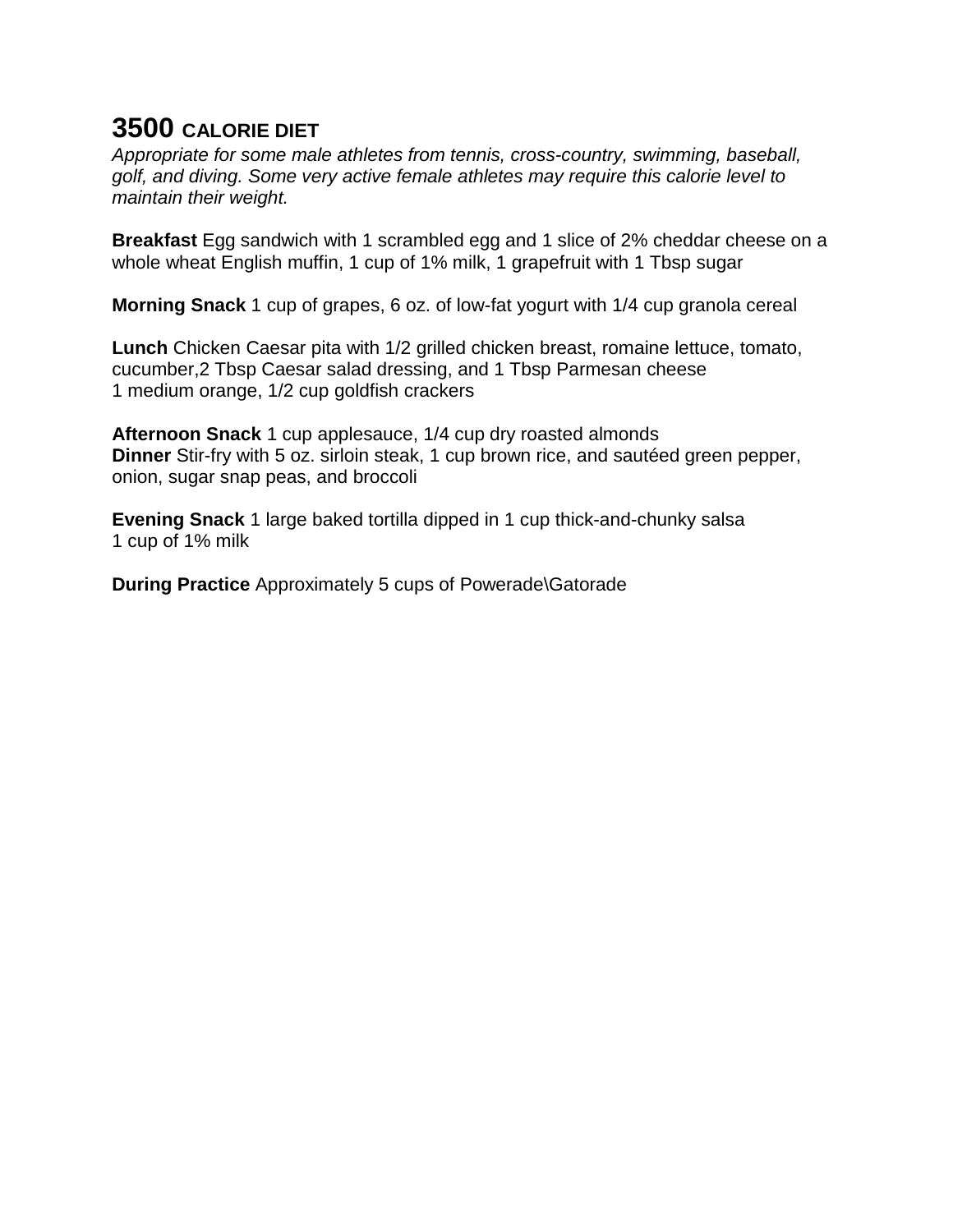*Appropriate for most male athletes involved in sports such as football, basketball, track as well as some from baseball, tennis, cross-country, and swimming.*

**Breakfast** 1 cup of granola cereal mixed with 1 cup of strawberries and 1 cup of 2% milk, 1 cup of 100% orange juice

**Morning Snack** Peanut butter and jelly sandwich on 2 slices of whole wheat bread

**Lunch** 1 baked chicken breast with 2 cups of rice,1/2 cup of peas and 1/2 cup of corn,1 cup of 2% milk

**Afternoon Snack** 12 baby carrots dipped in low-fat ranch dressing, 1 small bowl of pretzels

**Dinner** 3 beef soft tacos topped with shredded cheese, tomatoes, onion, lettuce, and thick and-chunky salsa

**Evening Snack** 1 medium apple dipped in 6 oz. of low-fat yogurt

**During Practice** Approximately 6 cups of Powerade\Gatorade